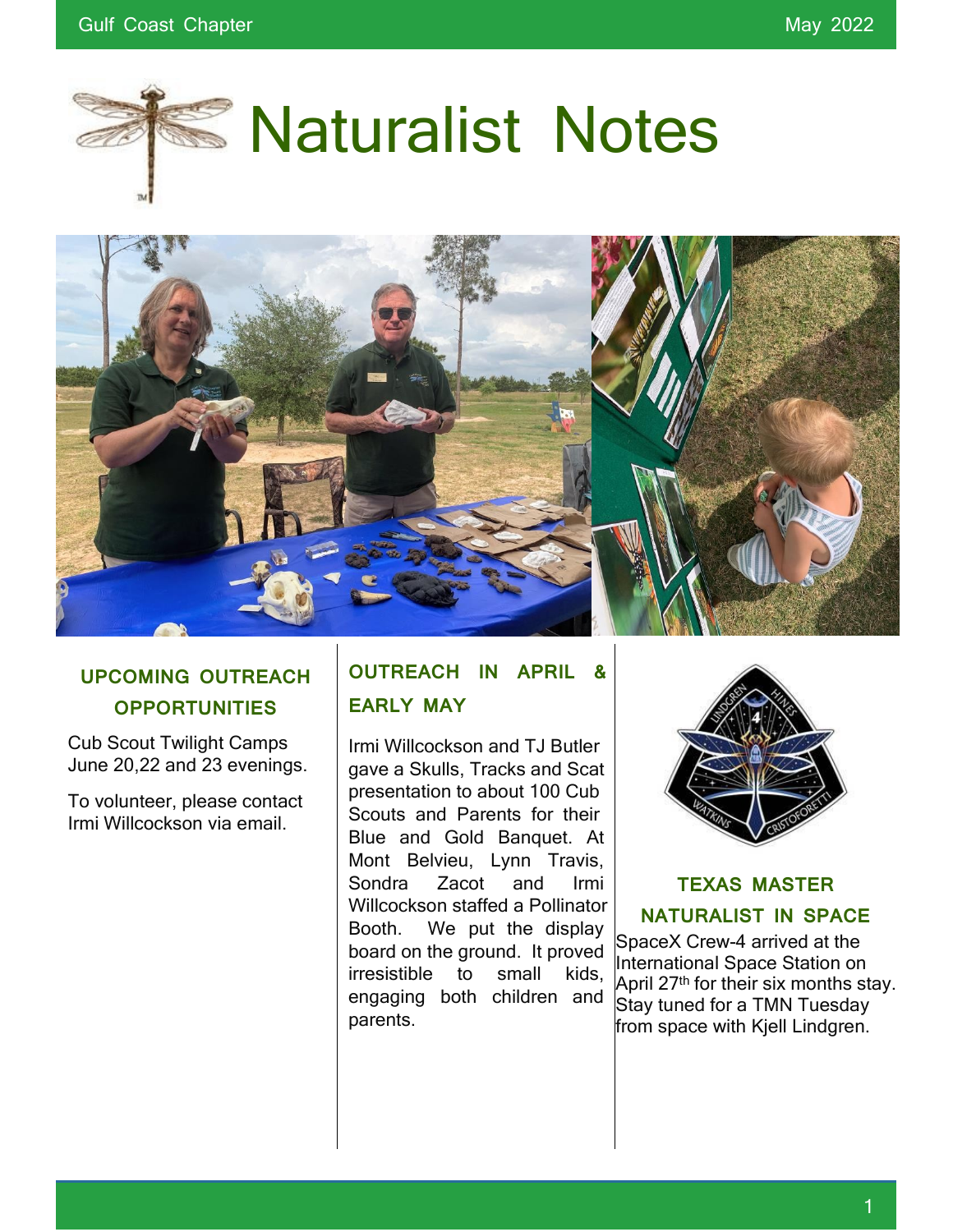## **What's that Philadelphian doing in my Backyard? – Merlin Bird ID App**

I'm not a birder. In truth, looking for birds can kinda make my neck hurt.

However, on May 6<sup>th</sup>, 2022, at about 7:30 in the morning, my phone told me there were at least four different species of birds in my backyard:

- Northern Cardinal ( Cardinalis cardinalis)
- Red-eyed Vireo ( Vireo olicaceus
- Black-throated Green Warbler ( Setophaga virens
- Philadelphia Vireo ( Vireo philadelphicus)



The bird you're hearing might not be in our database yet. Your response will help improve Merlin's accuracy.

This Merlin ID screen capture shows an audio recording at the top, followed by a control button. Images of the birds appear as they are identified.

I was familiar with only one, the cardinal. The male and his mate have been flittering in and out of the elderberry shrubs for the past few weeks.

The others were introduced to me courtesy of Merlin Bird ID, a free app from Cornell University. You can find it in your phone's app store.

To learn a little bit more about the three unfamiliar birds, I turned to The National Audubon Society "Field Guide to North American Birds" (1997).

#### Flight Path to the North

Turns out, the Philadelphian is likely migrating from the tropics to southern Canada. The red-eyed vireo probably also wintered in the tropics and is not headed to an expansive range in Canada and the US. And the black-throated green warbler may have spent its winter in Texas before its current flight to a northern range that includes Newfoundland. Fly strong, little traveler!

It's amazing to me that my Spring Branch backyard is in an avian flight plan north. It's also amazing I didn't see a one of my airborne visitors. But I definitely heard them. I feel so lucky!

Joy Mullet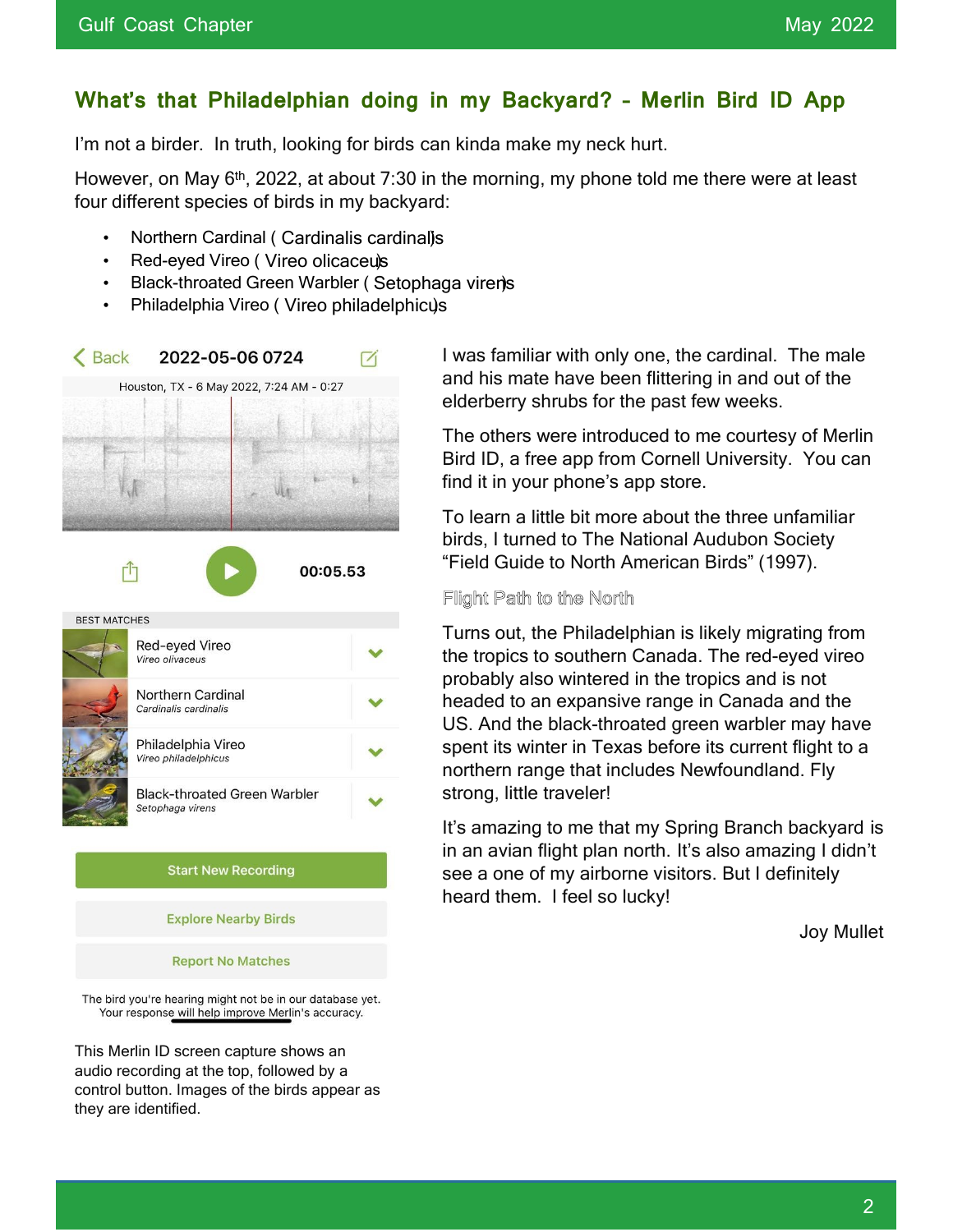#### **Spring Training Class Field Trip – Katy Prairie Conservancy**

The spring training class continues and a field trip to the Katy Prairie Conservancy on April 9<sup>th</sup> was towards the top of the class's list of favorite places to visit. We spent most of the morning and part of the afternoon with our facilitator TJ Butler and guest speakers Gulf Coast Master Naturalist Jane Wood and Iris Poteet.

Jane, assisted by Iris, gave an in-depth and very informative presentation that included the Conservancy's history, mission and goals, education and outreach programs, past and current projects, and volunteer opportunities available to Master Naturalists as well as the public. Jane's animated style of instruction was well-received and she was generous with "awarding points" for answering her quiz-like questions. I haven't decided what to do with my one point that I was awarded for answering questions about the Texas Prairie Dawn, but I'm hoping I can cash it in for one minute off of my end-of-class student presentation…

After a lunch break, we divided into two groups led by Jane and Iris. Iris started with the "seed room" and discussed the process of collecting, storing and sowing seeds of native prairie plants for use in the Coastal Prairie Seed Increase Program, restoration projects, city pocket prairies, and the Great Grow Out. She graciously offered us small sample packets of collected prairie seeds to take home. (No points were required to take a pack of seeds.) We finished in the outdoor nursery so we could witness some of the results of seed collecting. Iris is well-versed in the subject of collecting and growing native prairie plants (as well as birding) and there was no lack of questions presented that tested her knowledge.

After 45 minutes, we swapped instructors and were led by Jane around a portion of the Ann Hamilton Trail. She pointed out and discussed the history, current projects, as well as the trail's namesake of the reconstructed prairie habitat and seasonal wetlands. A 30-minute walk around a portion of the trail produced numerous examples of blooming wildflowers and busy pollinators. There were many bird sightings as well but required young eyes or binoculars to correctly identify them. Though we didn't observe any coyotes, there was numerous scat sign to show that they are plentiful in the prairie. My personal knowledge of scat lacks the excitement of those who are familiar with its identity. I have so much to learn. The same state of the Beaton of the Beaton

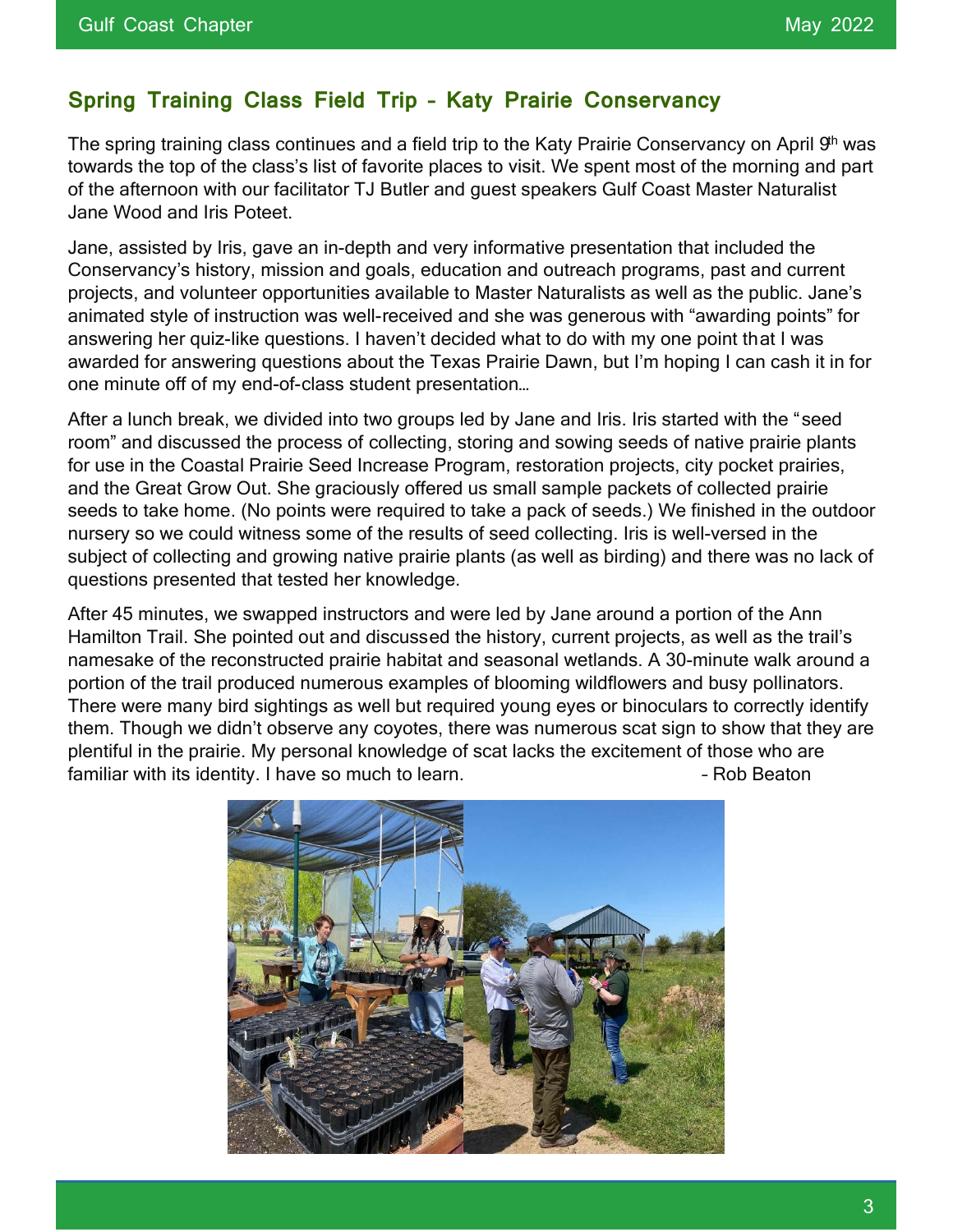## **CONSERVATION DELIVERY THROUGH THE RECOVERING AMERICA'S WILDLIFE ACT**

#### THE OPPORTUNITY

Passage of the Recovering America's Wildlife Act would mean more than \$50 million in new dollars each year for Texas, transforming efforts to conserve and restore more than 1,300 species of concern here in the Lone Star State, the majority of which are at-risk, non-game fish and wildlife.

It would do this by tapping existing federal revenue — there would be no new or additional taxes. By focusing on species of concern and their habitats, it would keep common species common and avoid the need for endangered species listings by getting ahead of wildlife declines while there's still time to act. That's good for jobs and the economy as well as wildlife, which is why this plan started with buy-in from industry and business. These creatures and their wild homes are the "goose that lays the golden egg" that sustains multi-billion dollar nature tourism industries in our state, clean air and water, and healthy outdoor recreation. This bill would mean millions in new grants to nonprofits, universities, landowners, local communities and others. Besides natural resource benefits, this could also transform nature-based recreation and education opportunities for including children and families. It would be the greatest wildlife conservation breakthrough in decades.

From https://tpwd.texas.gov/about/recovering-americas-wildlifeact#:~:text=Passage%20of%20the%20Recovering%20America's,non%2Dgame%20fish%20and %20wildlife.

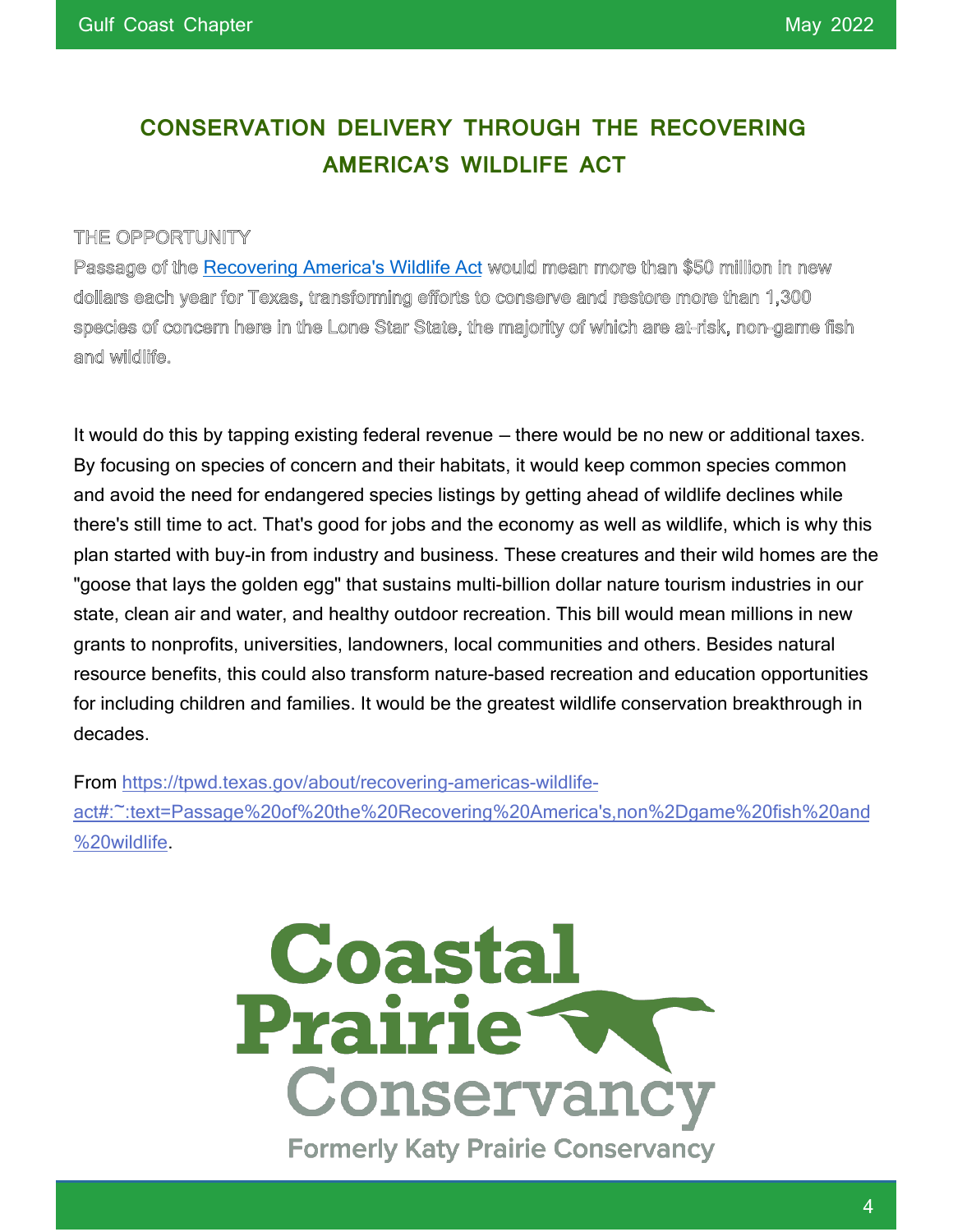#### **Reduce or Eliminate Your Plastic Use During Plastic-Free July**

Commit to going plastic free in July by refusing single-use plastic items from July 1-July 31. For some, Plastic Free July is a great way to try out plastic free alternatives for a month that can then turn into permanent changes. Learn more about the campaign and take the pledge to join the movement!

#### **The Architecture of Bees exhibit**

This week, Architecture Center Houston opened the exhibition The Architecture of Bees in the gallery of its headquarters at 902 Commerce St. in downtown Houston. Curated by architect and beekeeper Wendy Heger, AIA and on view through August 26, The Architecture of Bees is an immersive educational visual arts exhibition that brings together designers, architects, naturalists, and beekeepers to illustrate the importance and influence of bees on human design and construction. The Architecture of Bees is accompanied by several public programs including beekeeping courses and pollinator walks in collaboration with Buffalo Bayou Partnership; a Biophilia and Bees lecture; and a beehive-inspired architectural workshop for kids. For more information, visit aiahouston.org.



#### **Pathogen May Eliminate Raspberry Crazy Ant Populations**

While crazy ants don't bite people, they are responsible for steep declines in insect and bird populations. They also attack man-made infrastructure. Control of this invasive social ant has been difficult. A naturally occurring fugus may be the answer. This fungus can only survive inside the ants' cells. An experiment conducted at the Estero Llano Grande State Park and World Birding Center demonstrated that introducing the fungus into ant populations eliminated them completely within 2 years.

For more information, visit Texas Monthly for their April 1<sup>st</sup>, 2022 article "Apocalyptic, Acid-Spewing Crazy Ants Invaded Texas. Now Scientists Have a 'Silver Bullet' To Obliterate Them".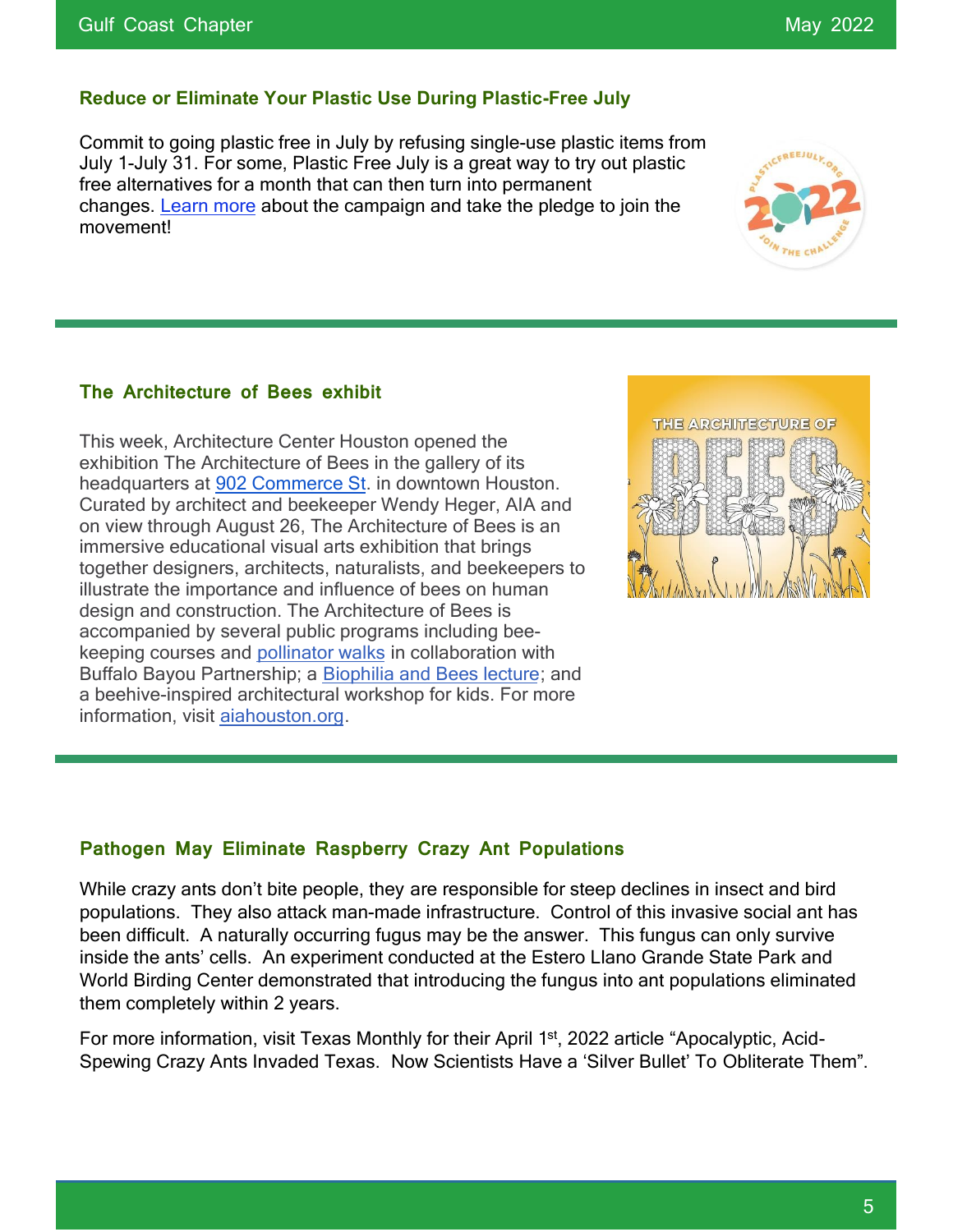

How our landscapes can be a source of environmental change

#### **Book Review**

Garden Revolution: How Our Landscapes Can Be a Source of Environmental Change

by Larry Weaner, Thomas Christopher, Timber Press, 2016, 328 pp.

"This beautiful book shows us that guiding natural processes rather than fighting them is the key to creating healthier landscapes and happier gardeners." —Doug Tallamy, author of Bringing Nature Home

This is one of those books that can change the way you see something that you are very familiar with. A good number of us see the value of "bringing nature home" and are actively doing so in our yards and in the pocket prairies and other conservation projects that we are involved in. This book has us reframe what we're doing by getting us to pay closer attention to how nature works on the piece of land we're gardening on or managing and to integrate the aspect of time into how we come up with plans for and manage that land. This aspect of time is a truly innovative way of looking at landscaping and goes beyond selecting and arranging the most desirable native plants, which is where many of us more or less stop. It offers us a procedure for coming up with a plan, not for a static, but for a living, evolving landscape.

The above quote on the book jacket from Douglas Tallamy captures the thrust of what this book is about. The authors, who are trained horticulturists, advocate in this book for a design process that goes completely counter to traditional horticultural practice and can serve as a guide for conservation at any level. A couple of the chapter titles illustrate this: "The Plant That Wants to Be Here" and "Site Analysis: Where are you Ecologically Speaking?" You want to find out what nature wants in the individual habitats that are present on the parcel of land in question. Listen to nature first. Observe. Check out neighboring undisturbed areas.

So far, this is not very different from what many of us notionally aim for in our back or front yards and advocate for with others, except that the scale of the main author, Larry Weaver's projects are larger than what many of us are involved in, unless we're assisting in a larger restoration or conservation projects like at Sheldon Lake State Park or Exploration Green. What is truly different is the authors' approach based on the observation: "Plants occupy niches in time as well as in space." As you can see from the title of the PLANTING A RELAY section on p. 20, "gardening in a more ecologically informed style" (p. 21) requires paying attention to the process of plant succession and deciding where in the process of succession one wants individual habitats (wet depressions, open grassy areas, etc.) on the land in question to be.

While the approach of the authors is based on the big ideas of doing things on nature's terms and of plant succession, the book is full of practical information based on extensive experience and experimentation. Points are illustrated throughout with beautiful photos.